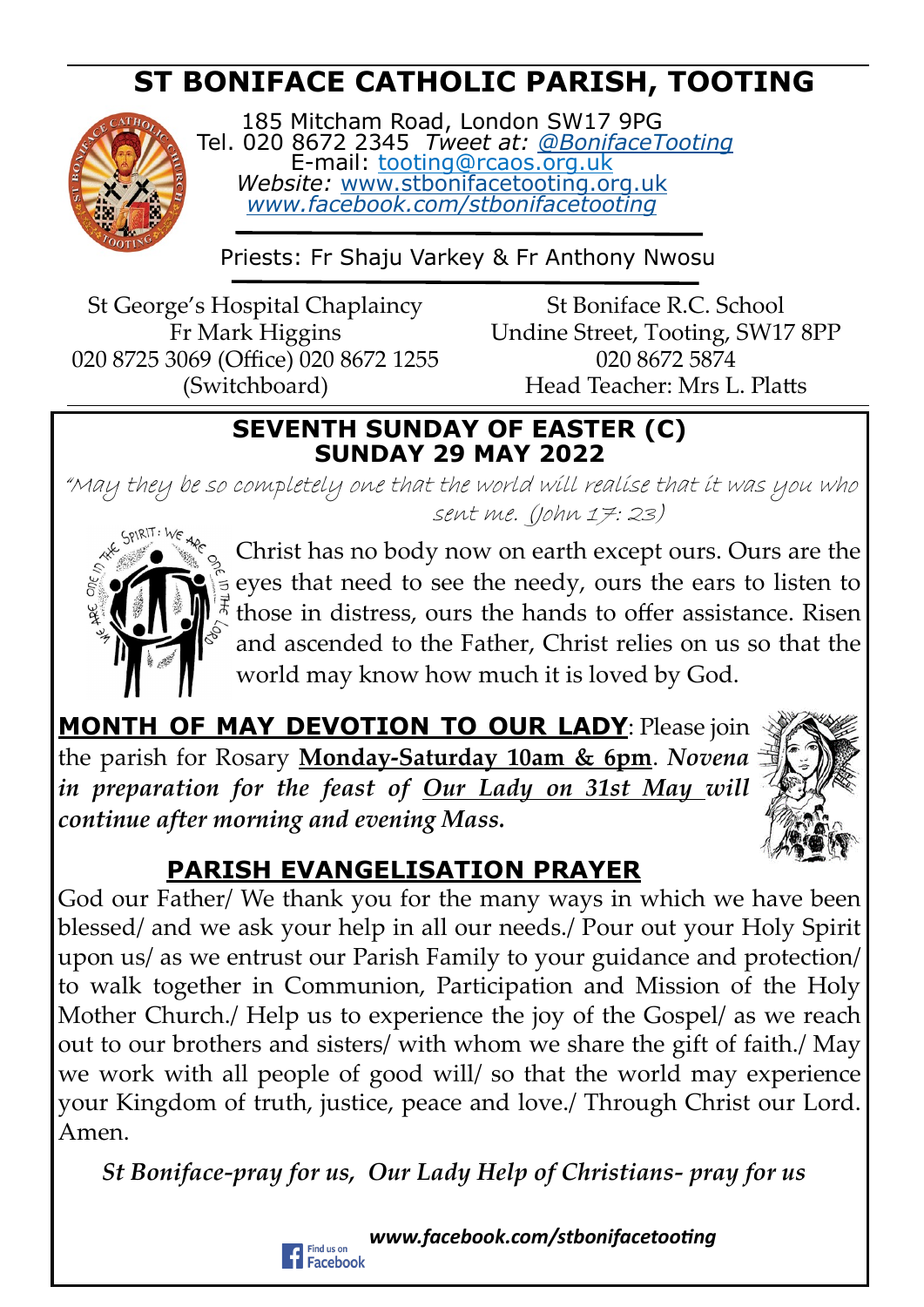### **ENTRANCE ANTIPHON**

O Lord, hear my voice, for I have called to you; of you my heart has spoken: Seek his face; hide not your face from me, alleluia.

**THE GLORIA Glory to God in the highest, and on earth peace to people of good will. We praise you, we bless you, we adore you, we glorify you, we give you thanks for your great glory, Lord God, heavenly King, O God, almighty Father. Lord Jesus Christ, Only Begotten Son, Lord God, Lamb of God, Son of the Father, you take away the sins of the world, have mercy on us; you take away the sins of the world, receive our prayer; you are seated at the right hand of the Father, have mercy on us. For you alone are the Holy One, you alone are the Lord, you alone are the Most High, Jesus Christ, with the Holy Spirit, in the glory of God the Father. Amen** 

### **LITURGY OF THE WORD**

### **FIRST READING Acts 7:55-60**

### **A reading from the Acts of the Apostles**

Stephen, filled with the Holy Spirit, gazed into heaven and saw the glory of God, and Jesus standing at God's right hand. 'I can see heaven thrown open' he said 'and the Son of Man standing at the right hand of God.'

At this all the members of the council shouted out and stopped their ears with their hands; then they all rushed at him, sent him out of the city and stoned him.

The witnesses put down their clothes at the feet of a young man called Saul. As they were stoning him, Stephen said in invocation, 'Lord Jesus, receive my spirit.' Then he knelt down and said aloud, 'Lord, do not hold this sin against them'; and with these words he fell asleep.

The word of the Lord. *R. Thanks be to God*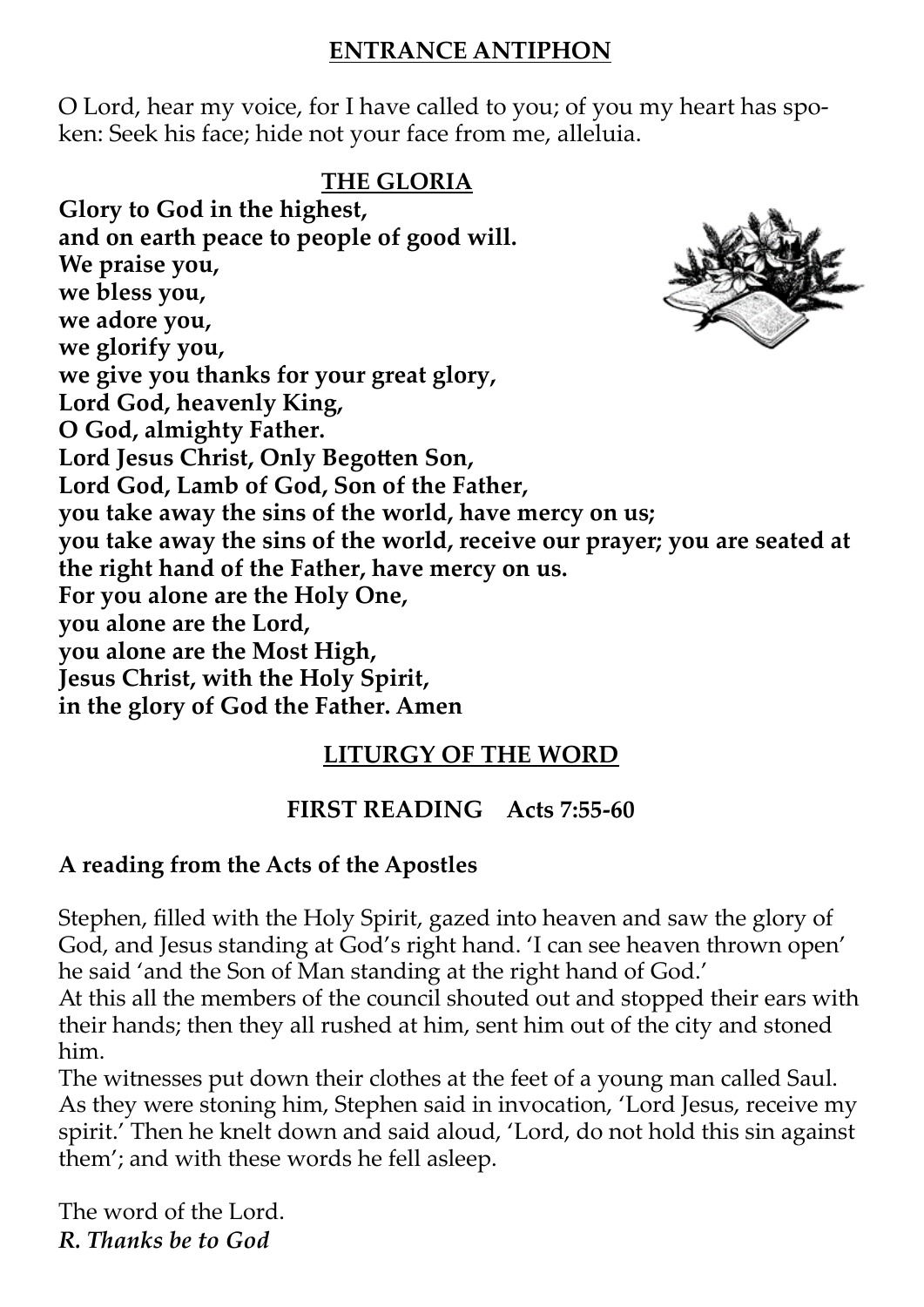#### **RESPONSORIAL PSALM 96(97):1-2,6-7,9**

#### *R. The Lord is king, most high above all the earth.*

The Lord is king, let earth rejoice, the many coastlands be glad. His throne is justice and right. *R*

The skies proclaim his justice; all peoples see his glory. All you spirits, worship him. *R*

For you indeed are the Lord most high above all the earth, exalted far above all spirits. *R*

### **SECOND READING Apocalypse 22:12-14,16-17,20**

### *A reading from the first book of the* **Apocalypse**

I, John, heard a voice speaking to me: 'Very soon now, I shall be with you again, bringing the reward to be given to every man according to what he deserves. I am the Alpha and the Omega, the First and the Last, the Beginning and the End.

Happy are those who will have washed their robes clean, so that they will have the right to feed on the tree of life and can come through the gates into the city.' I, Jesus, have sent my angel to make these revelations to you for the sake of the churches. I am of David's line, the root of David and the bright star of the morning. The Spirit and the Bride say, 'Come.' Let everyone who listens answer, 'Come.' Then let all who are thirsty come: all who want it may have the water of life, and have it free.

The one who guarantees these revelations repeats his promise: I shall indeed be with you soon. Amen; come, Lord Jesus.

The word of the Lord. *R. Thanks be to God* 

### **GOSPEL ACCLAMATION**

*Alleluia, alleluia! I will not leave you orphans, says the Lord; I will come back to you, and your hearts will be full of joy. Alleluia!*

#### *GOSPEL John 17:20-26*

*A reading from the Holy Gospel according to John The Gospel of the Lord. R. Praise to you, Lord Jesus Christ*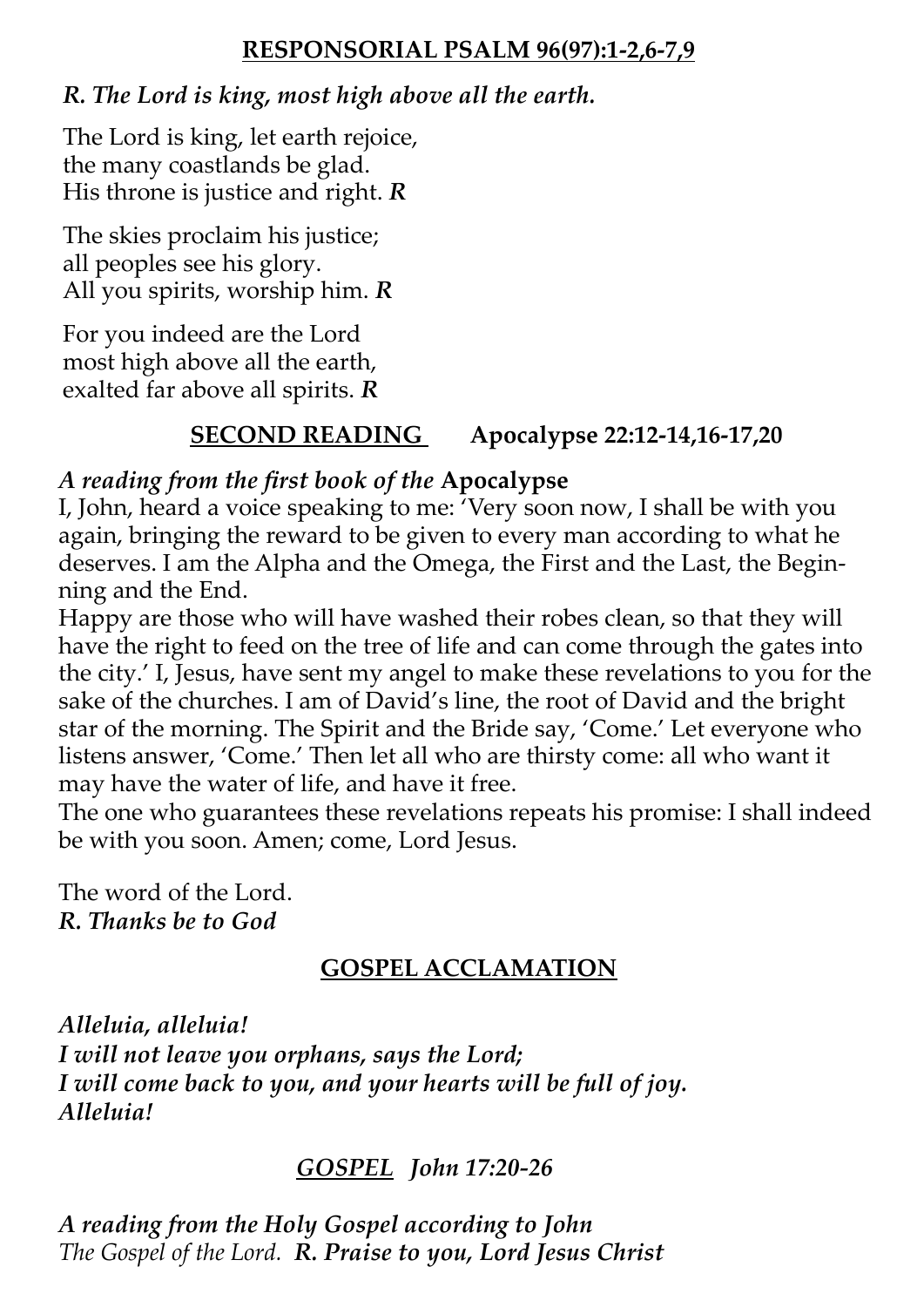#### **THE NICENE CREED**

**I believe in one God, the Father almighty, maker of heaven and earth, of all things visible and invisible.**

**I believe in one Lord Jesus Christ, the Only Begotten Son of God, born of the Father before all ages. God from God, Light from Light, true God from true God, begotten, not made, consubstantial with the Father; Through him all things were made.
For us men and for our salvation he came down from heaven, and by the Holy Spirit (all bow)** *was incarnate of the Virgin Mary, and became man.*

**For our sake he was crucified under Pontius Pilate, he suffered death and was buried, and rose again on the third day in accordance with the Scriptures. He ascended into heaven and is seated at the right hand of the Father. He will come again in glory to judge the living and the dead and his kingdom will have no end.**

**I believe in the Holy Spirit, the Lord, the giver of life, who proceeds from the Father and the Son, who with the Father and the Son is adored and glorified, who has spoken through the prophets.**

**I believe in one, holy, catholic, and apostolic Church. I confess one baptism for the forgiveness of sins and I look forward to the resurrection of the dead and the life of the world to come. Amen.**

### **THE LITURGY OF THE EUCHARIST**

**THE MYSTERY OF FAITH:** *When we eat this Bread and drink this Cup, we proclaim your Death, O Lord, until you come again.* 

### **COMMUNION ANTIPHON***:*

*Father, I pray that they may be one as we also are one , alleluia.*

# **PARISH INFORMATION, FAITH NEWS & MISSION**

### **PARISH ALTAR SERVERS & YOUTH DAY:** *Is this Sunday*

*29th May. Mass at 3pm followed by meal & celebrations for them and their families in the hall. All the parish is invited.*

**NEW ALTAR SERVERS***: Those who wish to join the ministry of Altar Servers, please fill in a form and hand it to a* 





*priest. Training will be on this Saturday 28th May at 5pm and they will be inducted to the ministry Next Sunday 29th at 3pm Mass.* 

**POLISH MASS: Parish is going to start Mass in the Polish language on the first Sunday of the month at 4pm– from** 

**Sunday 3rd July. And Mass for The KERALA COMMUNITY on the third Sunday of the month at 4pm- starting from Sunday 19th June.** 

**THE YOUTH PASSION PLAY VIDEO: Is available from YouTube. To Access, please type-***St Boniface Youth Group Passion Play***- in YouTube. ROSARY SUNDAY:** A Big Thank You to all who organised the Rosaries last Sunday.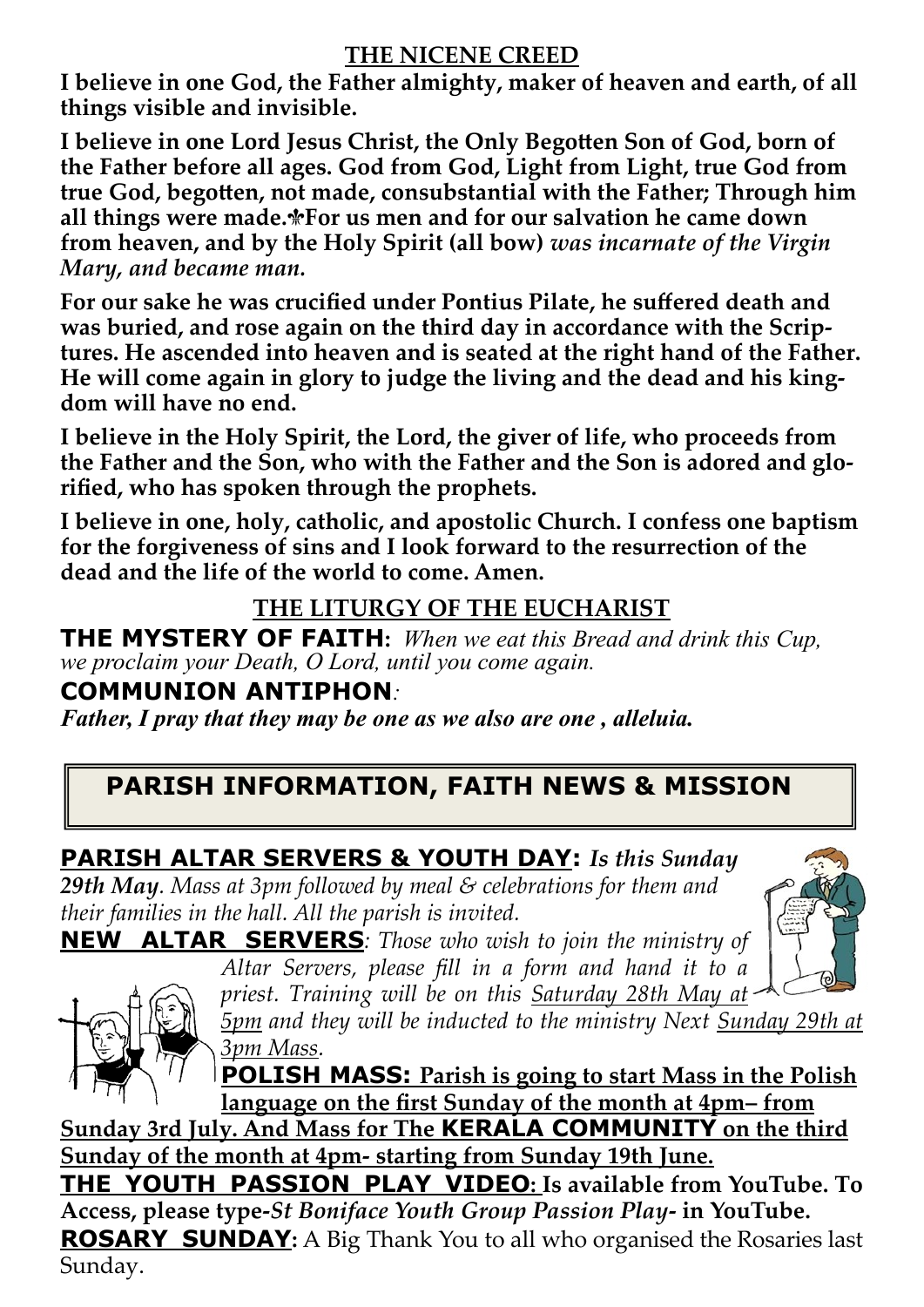# **FEAST OF OUR LADY ON TUESDAY 31ST MAY:** To con-

clude the Novena and the devotion to Our Lady in the month of May, we shall have a feast day celebration in honour of Our Lady on 31st May both at the morning and evening Mass. There will be Coffee & Tea in the garden after the morning Mass.



**CONFIRMATIONS YOUNG PEOPLE**: We welcome **bishop** 

**Paul Hendricks to our parish** next Sunday, **5th June,** for the confirmation of our young people. **Confirmation Masses are at 2pm & 4pm**

**1.15PM MASS NEXT SUNDAY: In view of confirmations, 1.15pm Mass will be at 1pm.**

**GIFT AID SCHEME NEW BOX OF ENVELOPES**: Comes into use on the **first weekend in June**. The Gift Aid organisers will be in the porch to hand out these boxes of envelopes before and after all Masses **this weekend (28/29 May**). Thanks to all Gift Aid donors, the **Parish received a tax rebate of about £24,000** from HM Revenue & Customs for the financial year 2021/22. *We appeal to parishioners who are taxpayers to join the Gift Aid Scheme, if they have not done so already. This will enable the Parish to reclaim a tax rebate amounting to 25% of their donations from the income tax they have already paid on their income. Standing order forms will be available for completion by existing and new members who wish to do so.*

**PARISH EVANGELISATION PROGRAMME:** Thank you very much for your tremendous support for our Parish Evangelisation Programme*. Marriage & Family Life, Seniors will make their presentation this weekend. Sick, Housebound, hospital chaplaincy on 4/5 June, -Maintenance and Health & Safety on 11/12 June and Communication on 18/19 June.*

**YOUTH PROGRAMMES: Cake sale on Sunday 10th July** and a B**aking Session on Saturday 9th at 3pm.** Cooking Skills on **Tuesday 16th August** at 4pm. Practical *self*-*defence classes* for age group 13-16 years on **Saturday 17th September 10am—11am & 24th September 10am-11am.** 

**THANKSGIVING PILGRIMAGE: We shall have a pilgrimage (Shrines of France) to thank God for His grace and protection in the time of pandemic. Places visiting:** Sanctuaries of St. Jean-Marie Vianney (Cure of Ars), St. Margaret Mary Alacoque, St. Claude la Colombiere, St. Bernadette Soubirous, St. Amadour, sanctuary of Black Virgin of Rocamadour and Lourdes. 7 Days ( 25 September– 1st October 2022). *More details on the Notice Board. For booking, please contact the parish office or follow the link www.anamcaratravel.com/sof-22/ or fill in a booking form, available from the Porch or parish office.* 

**"LIFE OF CHRIST" AT WINTERSHALL**: THE Parish is organising a coach trip to Wintershall, Bramley, Surrey to watch **"Life of Christ"** *on Saturday 25th June 10am to 3.30pm.* It is an all day show. If anyone wishes to join, please give your name, a sheet can be found in the Porch. Cost adult £22, child 3-18:£12 family of 2 adults and 2 children £55 plus coach fare.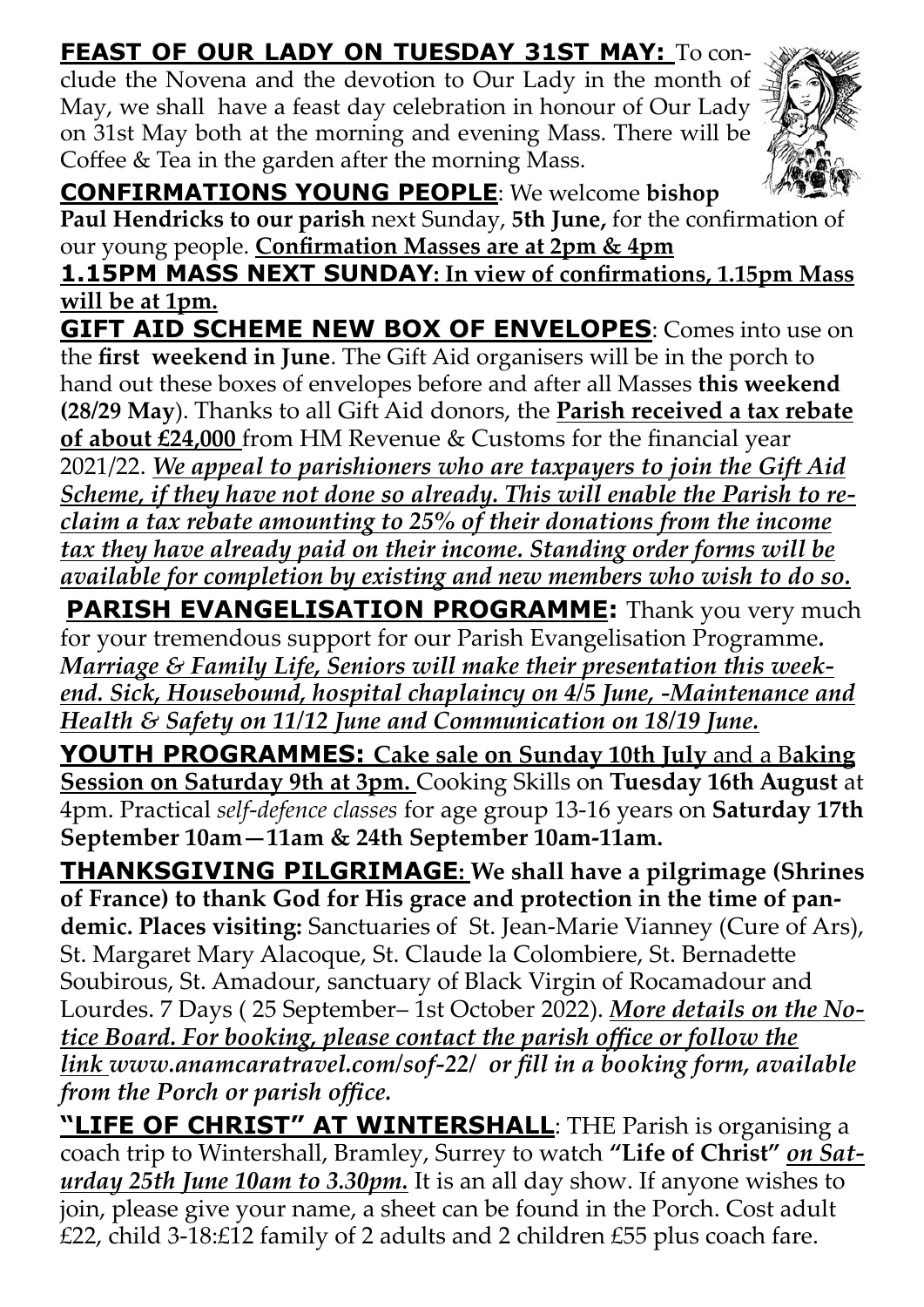**HOLY HOUR: There will be a Holy Hour this Friday, 3rd June, 5.15pm to 6.15pm to prepare for the Pentecost Sunday.**

**PENTECOST NOVENA**: **Please join the parish for the nine-day Novena after morning & evening Mases until Saturday 4th June.** 

**DIOCESAN DAY FOR CATECHISTS**: All catechists are invited to the annual Diocesan Day for Catechists on **Saturday 25 June at Amigo Hall, SE1**. For more details, please see the notice board.

**QUEEN'S JUBILLE CELEBRATION:** The garden party at St Boniface is cancelled as there are many parties organised locally.

**SENIORS' DAY:** On **Sunday 3rd July with a special Mass at 12:00** followed by **a dinner & entertainment in the hall**.

**THE SPIRITUAL FORMATION GROUP:** Thanks to all who joined for the faith-sharing session on this Monday 16th May**, the next one is on Monday 13th June at 7.15pm in the Café.** You are all most welcome.



**CELEBRATION OF MARRIAGES:** We will have a special **Mass on Sunday 12th of June 12:00 to celebrate Marriages.** You will have an opportunity to renew your Marriage Vows during the Mass. You are most welcome to invite your family and friends to this special occasion. **SPECIAL WEDDING ANNI-VERSARIES**: Those who are celebrating their 1st, 10th, 25th,

40th, 50th or 60th plus Wedding Anniversary, please write your names on the sheet which can be found in the Porch. We will have a special celebration to mark your special anniversary on 12th June.

**TEA/COFFEE AFTER SUNDAY MASSES:** Please join us for a cup of Tea/ Coffee after the Sunday morning masses. It is an opportunity to meet other members of the parish family.

### **FOR YOUR DIARY**

**PARISH ALTAR SERVERS & YOUTH DAY**: *Sunday 29th May 3pm.*  **FIRST HOLY COMMUNION***: Next Session-Saturday 11th June at 10:15am in the Hall.* 

**YOUNG PEOPLES' CONFIRMATION**: *Next Session-Saturday 28th May. At 11:15am in the Main Hall.* 

**YOUTH CHOIR PRACTISE:** *Saturdays at 4pm. The Youth Choir will sing at 9am Mass on every other Sundays.*

**SUNDAY CATECHISM FOR CHILDREN**: A*t 10:30am Mass.* 

**BIBLE STUDY CLASSES**: *Thursdays at 7.15pm in the Café.* 

**CONFESSIONS:** *Saturdays 10.30am-11.30am & 5.45pm-6.15pm*

**50PLUS CLUB:** *Mondays from 12:30-2.30pm in the Café. All are welcome***.**

**PADRE PIO GROUP:** *1st and 4th Monday of month after evening Mass.* 

**ROSARY GROUP**: *Wednesdays after evening Mass.*

**LEGION OF MARY:** *Thursdays every week after evening Mass.*

**CHARISMATIC PRAYER GROUP**: *Tuesdays after 6.30pm mass*

**LIVE STREAMING OF MASS:** 9.30am on Mon–Sat and Sun at 12:00.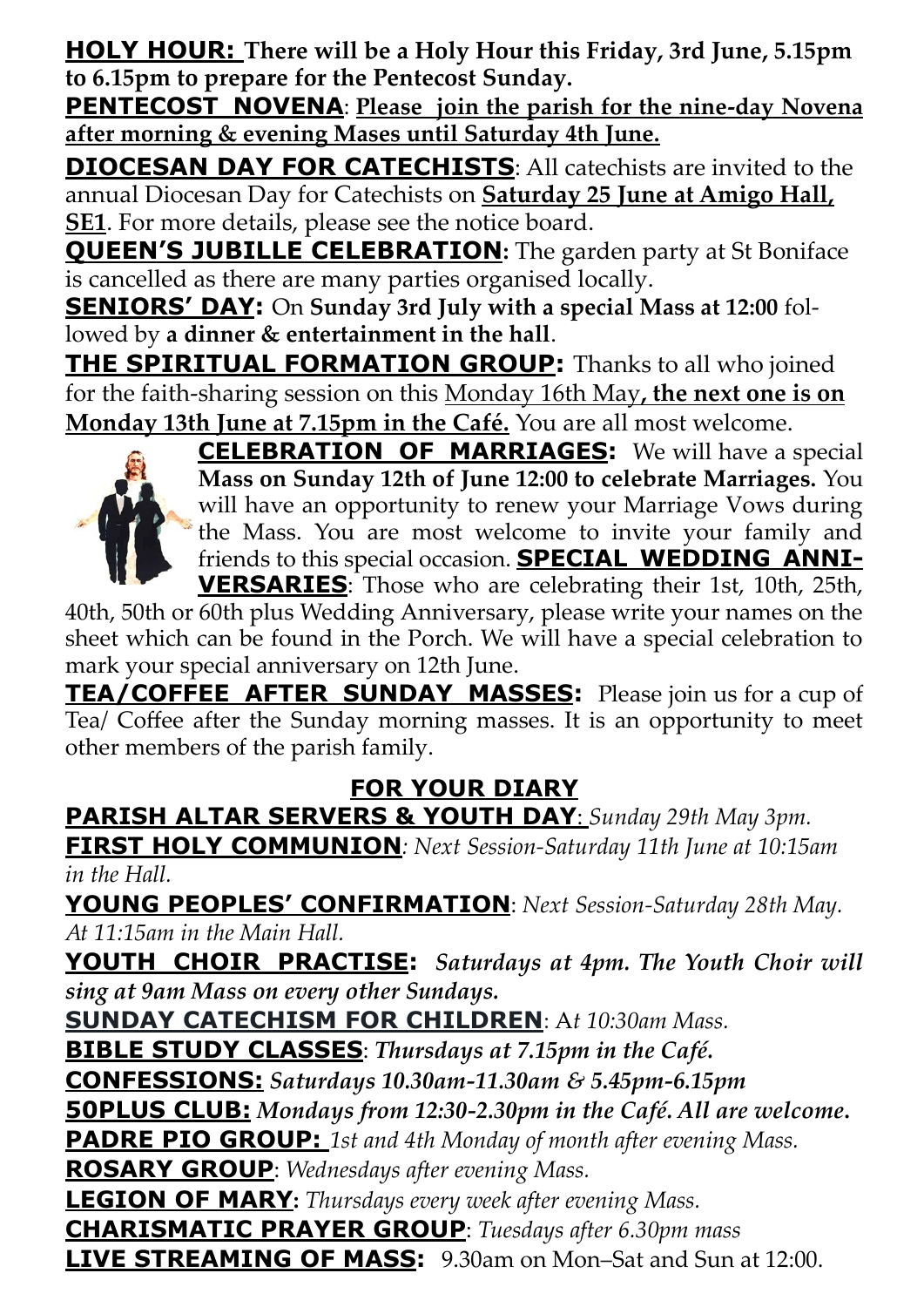**TO BAPTISE A BABY:** Please discuss with a priest during Parish Open House which is every Friday 4pm—6pm in the Parish Office.

**NEXT BAPTISM PREPARATION COURSE:** Is on Monday *30th May at 7.15pm in the Presbytery.*

**NEED TO SEE A PRIEST:** If you need to see a priest to sign a school supplementary form, discuss about a baptism or wedding or a private matter, please come to **the Parish Open House on FRIDAYS**. No appointment needed.

**HOSPITAL VISITS:** If you or a family member are admitted to St George's Hospital and would like to see a priest, please contact Fr Mark Higgins, the hospital chaplain on 020 8725 3069. In an emergency, please ask the ward staff to contact the Catholic priest on call.

*For all those who are celebrating their birthday this week the Parish wishes you a Happy Birthday. We join you to give thanks to God for the wonderful gift of life to you & fyou a special gift to us. The Parish also wishes every blessing to all the couples who are celebrating their wedding anniversary this week.*



#### **PARISH PRAYER LIST**

Please remember in your prayers all those on our parish prayer list. **The Sick:** John McGrath, Pat Nolan, Norah Bolger, Anne Scanlon, Fortunata D'Souza, Nigel Searle, Fernando, Michael Andrade, Anastatsia Ogbonna, Tony Hardy, Esther Daley, Norman Mendonca, Irene Mendonca, Nino Abel, Albert Folvi, Marciana Tangcay, Geoff Blwyddin , Christina Grogan, Matilda Addison, Elizabeth Bosley, Frances Brady, Maureen Connelly, Paric Burke, Eli Lee Roberts, Daniel Bird, Shireen Doyle, Mark Sharkey, Tess Hill, Sheena Tighe , Carmel Sammons, Margaret Wood, Peter Hardy, Barbara Kelly. Mella Washington, Colleen Bowen, Lorraine, Herman Mendonca, Mario Iyacootee , Benito Fiorelli, Ann Schembri & Brenda Kavanagh.

**Anniversaries:** Joseph Mackie, Susanna Garvey, Margaret Coleman, Lawrence Vincent, Matthew Ward, Richard Watson, Glen Thomas, Maria Zlataric, Maria Barquinta, Sally Flood, Michael Malone, Merline Christophe, Bridget & Josie Moore, Rosalie Hickey, Joseph Jacobs, Patrick Unthank, Patrick Connolly,

|           | 28th & 29th May                                        | 4th & 5th June               |  |  |
|-----------|--------------------------------------------------------|------------------------------|--|--|
|           | LITURGICAL READERS (please collect a copy of the Rota) |                              |  |  |
| Sat 18.30 | Mellesha Hayden                                        | <b>Mericel Austria Altea</b> |  |  |
|           | Serene Agbagba                                         | <b>Charlez M Altea</b>       |  |  |
| 09.00     | <b>Remo Manoharadas</b>                                | Angela Lumwai                |  |  |
|           | <b>Jeanet Leyton</b>                                   | <b>Stefanie Flaherty</b>     |  |  |
| 10.30     | Sandra Brekalo                                         | <b>Esram Mikele</b>          |  |  |
|           | <b>Princess Ikpoh</b>                                  | Serene Agbagba               |  |  |
| 12.00     | Candice Aruajo                                         | <b>Doris Cubero</b>          |  |  |
|           | <b>Marie Dick</b>                                      | <b>Stephen Callus</b>        |  |  |
| 13:15     | Luiza Lobo                                             | Ian Johnston                 |  |  |
|           | <b>Michael Lobo</b>                                    | Chisom Aghaji                |  |  |
| 18:30     | Ivon Kandiah                                           | <b>Padraig Cronin</b>        |  |  |
|           | <b>Raphael Oapa</b>                                    | <b>Susan Daniel</b>          |  |  |
| Cleaning  | Wk1 30th May @ 10am                                    | Wk2 6th June @ 7pm           |  |  |
| Rota:     |                                                        |                              |  |  |